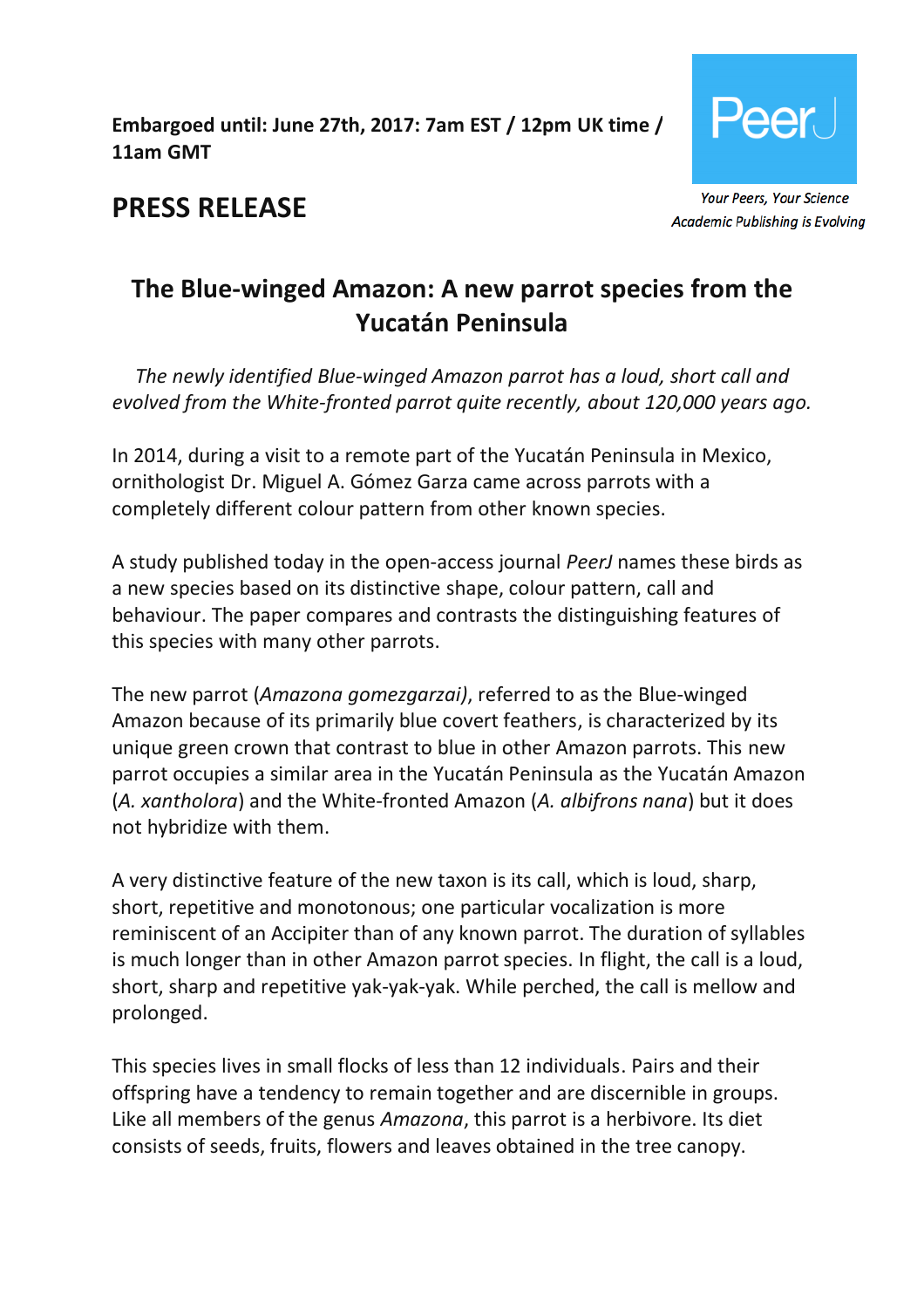The analysis of mitochondrial DNA genes indicates that the blue-winged Amazon has emerged quite recently, or about 120,000 years ago, from within the *A. albifrons* population. During this time, the taxon differentiated sufficiently to be clearly recognizable as a new species.

There is no conservation program currently in effect to preserve this parrot but its small range and rarity should make its conservation a priority.

**###**

### **Media:**

**Image 1.** The male of the new Amazona. Image credit: Tony Silva

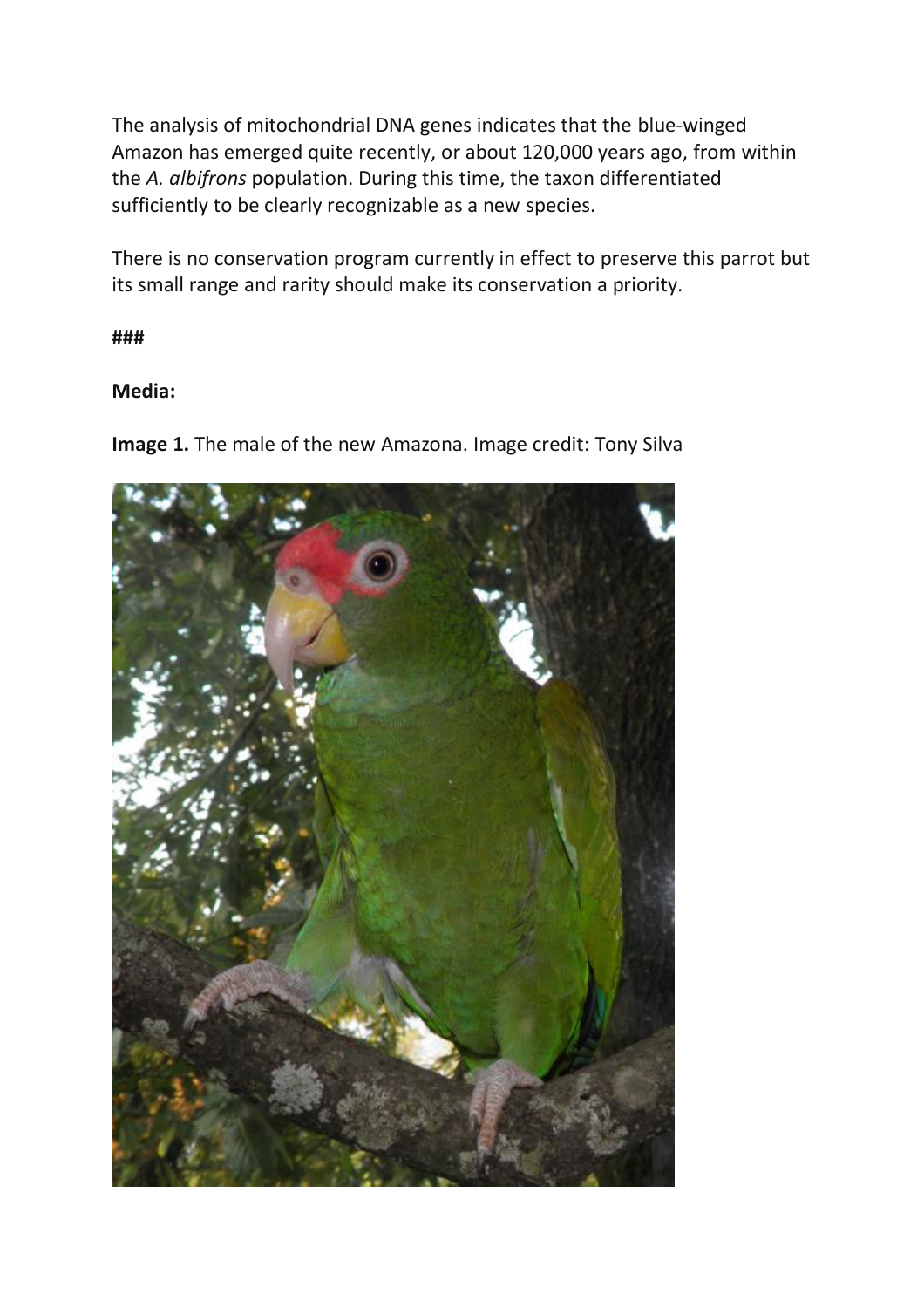

**Image 2.** The female of the new Amazona. Image credit: Tony Silva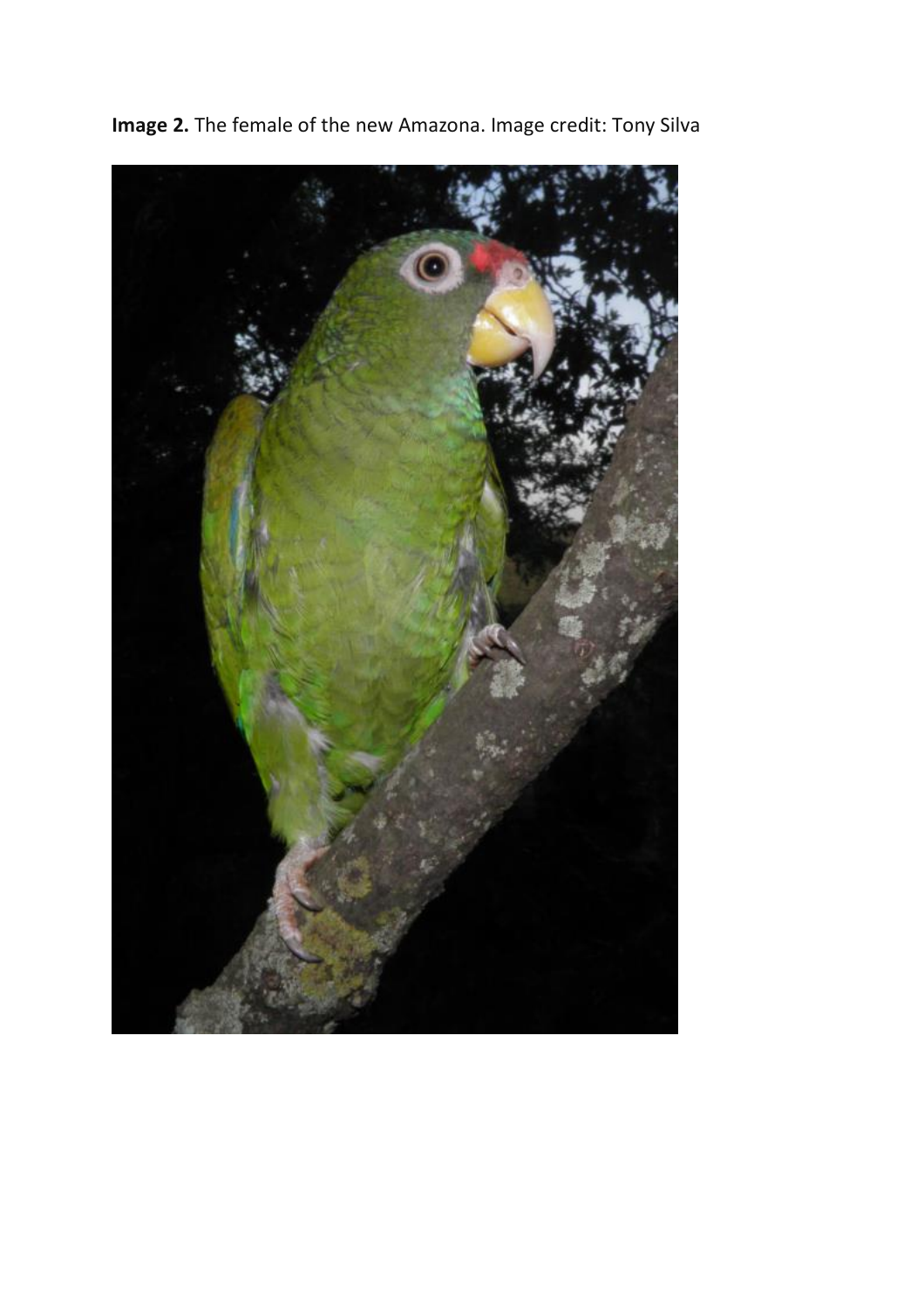**Image 3.** The male of the new Amazona during its daily activities. Image credit: Tony Silva

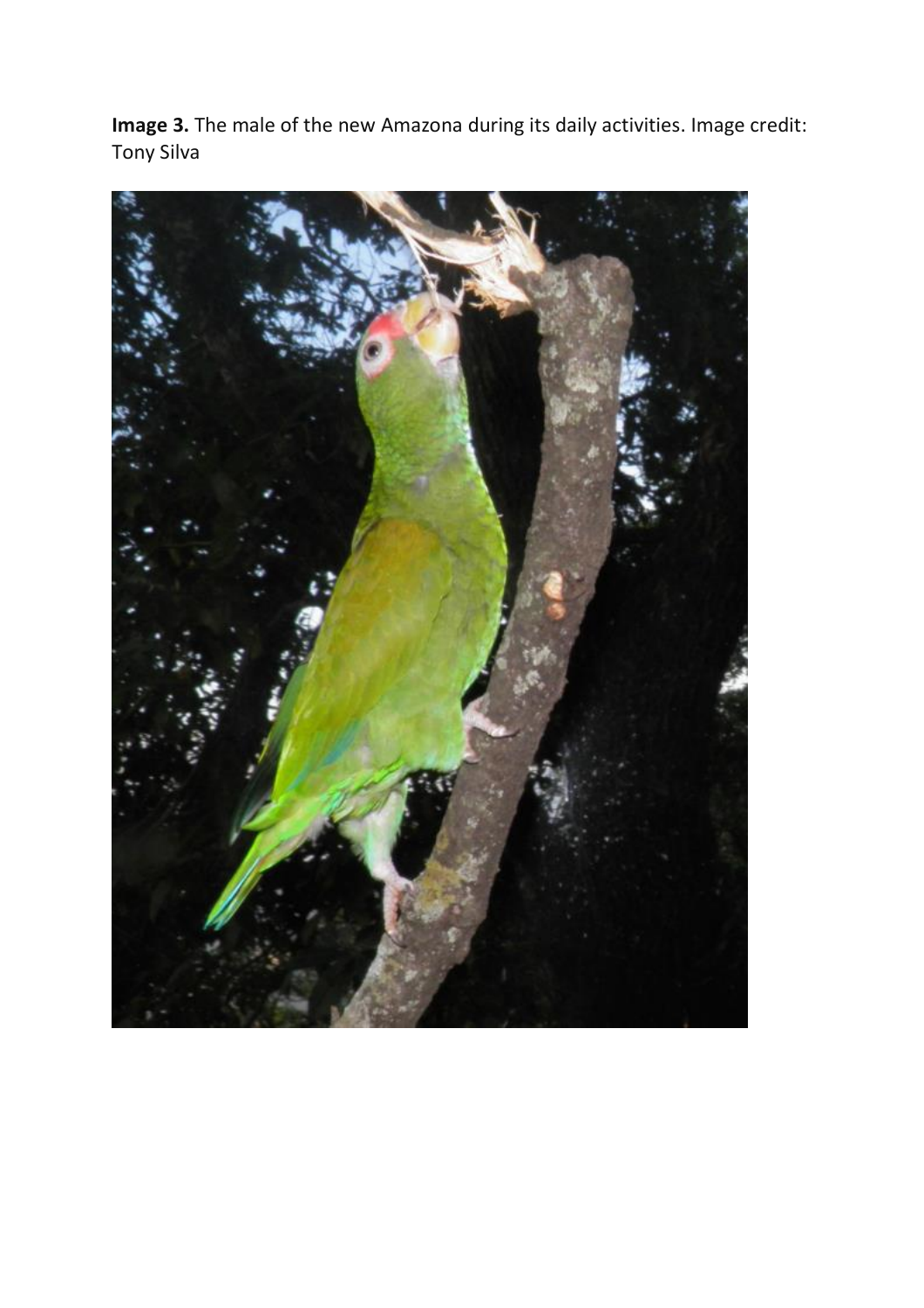**Image 4.** Head coloration of the new Amazona in comparison to other parrots, *Amazona albifrons nana* and *Amazona xantholora*, also from the Yucatán Peninsula, Mexico. Image credit: Juan Garcia Venegas



New Amazona (male)



**New Amazona** (female)



Amazona albifrons nana (male)

Amazona albifrons nana (female)



Amazona xantholora (male)



Amazona xantholora (female)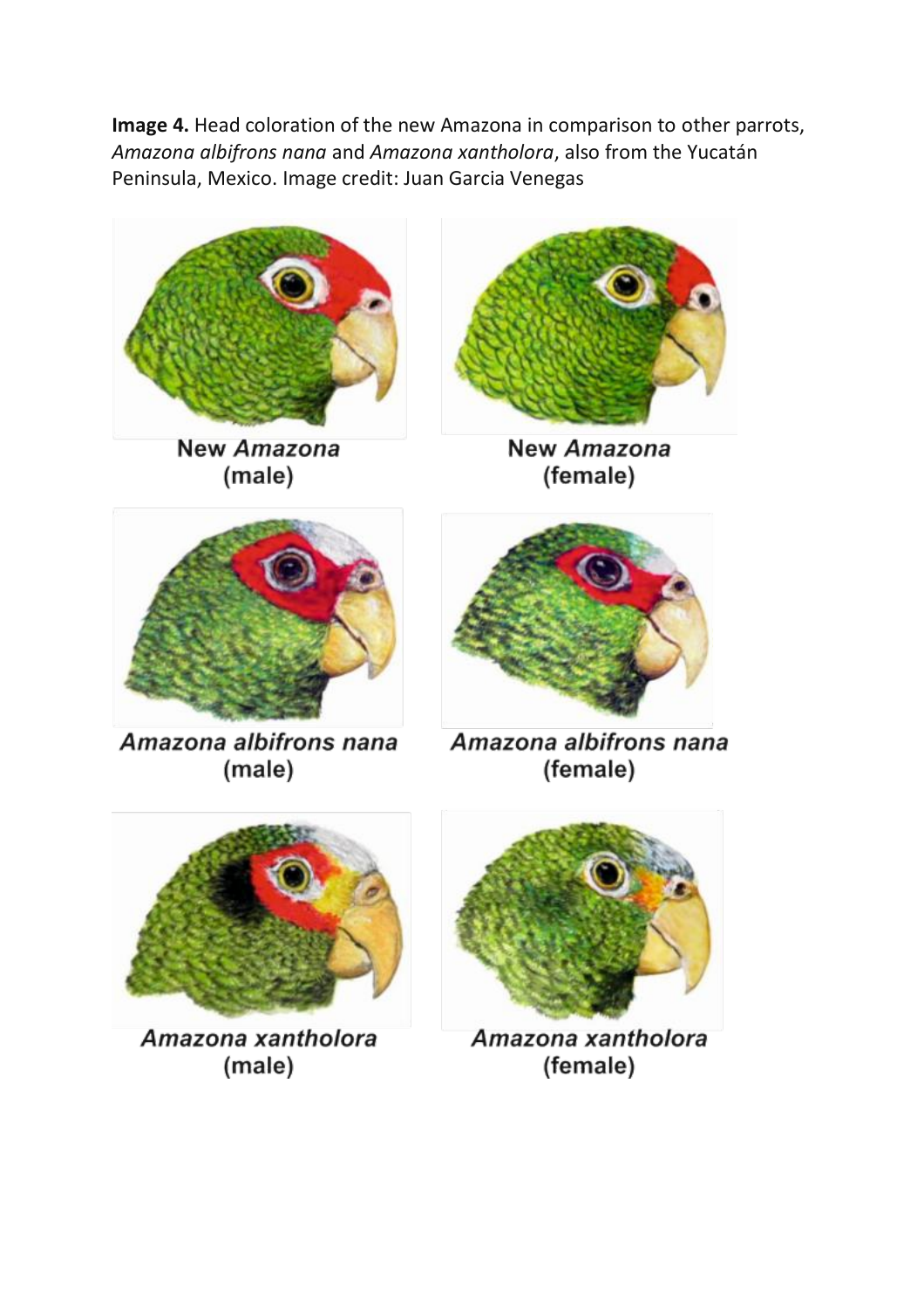**Audio**: Characteristic call records of the new Amazona.

Available as WAV files in the media pack link below.

## **Full Media Pack including image and audio:**  <https://drive.google.com/open?id=0BzGrFBtalE6wcHlRc3RJRXBHdXM>

### **###**

**EMBARGOED** until June 27th: 7 am EST; 12 midday UK local time; 11 am GMT (i.e. the date of publication)

### **PDF of this Press Release:**

<http://static.peerj.com/pressReleases/2017/06/Press-Release-Mackiewicz.pdf>

**Link to the Published Version of the article** (quote this link in your story – the link will ONLY work after the embargo lifts): [www.peerj.com/articles/3475](http://www.peerj.com/articles/3475) your readers will be able to freely access this article at this URL.

**Citation to the article**: Silva et al. (2017), A new parrot taxon from the Yucatán Peninsula, Mexico—its position within genus Amazona based on morphology and molecular phylogeny. PeerJ 5:e3475; DOI 10.7717/peerj.3475

**###**

### **About:**

**PeerJ** is an Open Access publisher of two peer-reviewed journals and a preprint server. PeerJ is based in San Diego, CA and the UK and can be accessed at <https://peerj.com/>. PeerJ's mission is to help the world efficiently publish its knowledge.

All works published in PeerJ are Open Access and published using a Creative Commons license (CC-BY 4.0). Everything is immediately available—to read, download, redistribute, include in databases and otherwise use—without cost to anyone, anywhere, subject only to the condition that the original authors and source are properly attributed.

PeerJ has an Editorial Board of over 1,600 respected academics, including 5